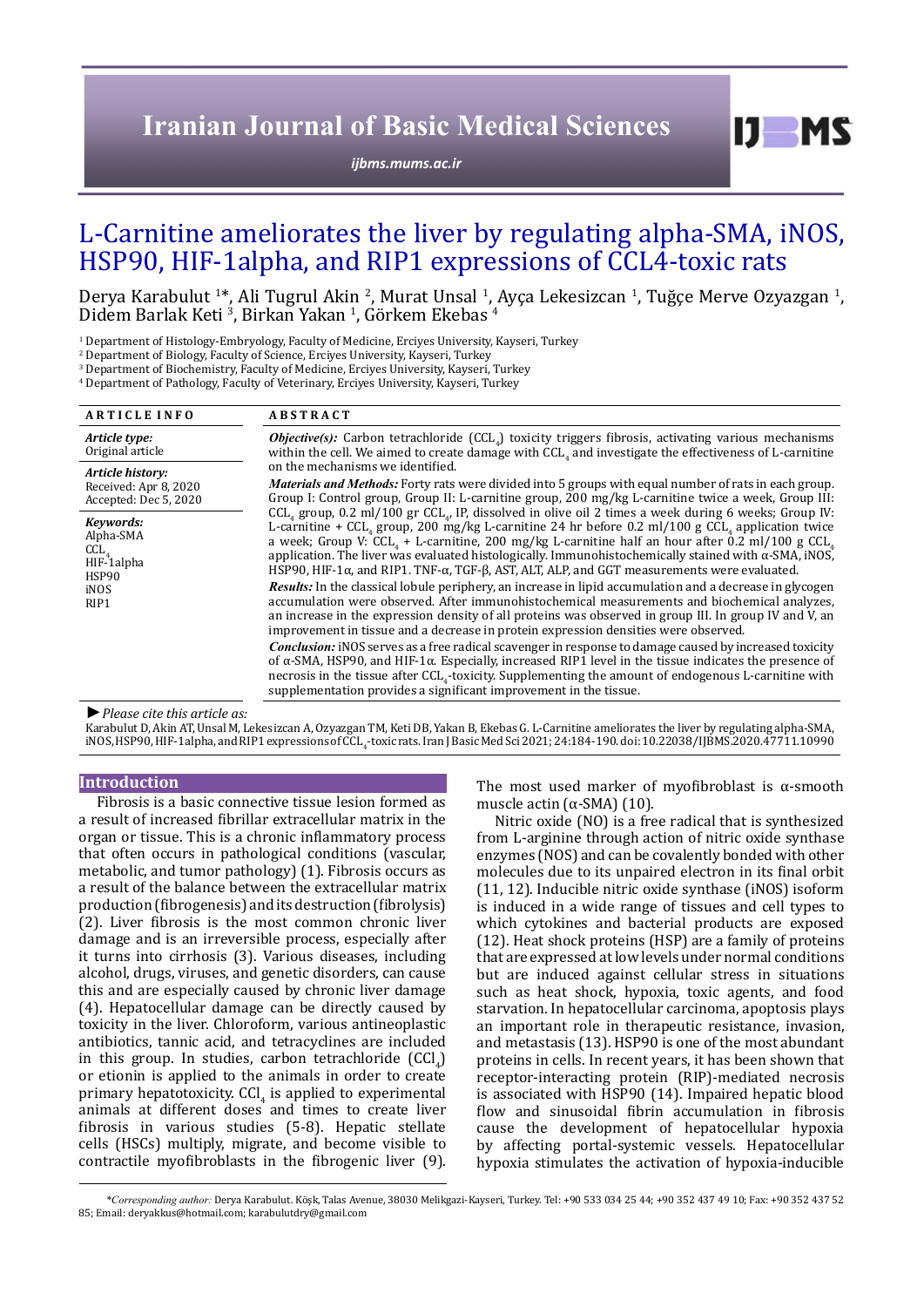factor-1α (HIF-1α) (15). It is important to evaluate the relationship between the above-mentioned markers and necrosis after CCl, toxicity. Therefore, this study is an innovative perspective.

L-carnitine is a white, water-soluble substance with good thermostability. In mitochondria, it fulfills its catalytic function in the formation of fatty acids and its metabolic function by acting as a buffer for excessive acyl residue (16). It also protects the cell membrane and DNA against damage from free oxygen radicals, while preventing protein oxidation and lactate oxidative damage (17). Therefore, the potential power of L-carnitine is still used in various studies.

In this study, we aimed to evaluate the effects of L-carnitine in liver damage caused by  $CCl<sub>4</sub>$ . Hence, we evaluated various mechanisms that may occur as a result of tissue damage. We especially showed the effect of L-carnitine on necrosis, and we investigated its relationship with other mechanisms. We aimed to evaluate the protective and therapeutic effects of L-carnitine against these mechanisms and damage caused by  $\text{CCl}_4$  by histological, biochemical, and immunohistochemical methods.

### **Materials and Methods**

#### *Animals*

In this study, 40 adult Spraque Dawley male rats (obtained from Hakan Çetinsaya Experimental and Clinic Research Center, Erciyes University, Kayseri, Turkey) were used. Rats were divided into groups and placed in well ventilated plastic cages. Standard procedure was applied without restricting access to feed and water needs. Rats were kept in a room with a 12 hr light:dark cycle. All animals received humane care according to standard rules, and all ethical rules have been followed. Ethical approval for the study was obtained from Erciyes University Animal Research Local Ethics Committee (date: 14/02/2018, decision no: 18/034).

#### *Experimental design*

The rats were randomly assigned to five groups of eight . Group I: served as the Control group (n=8); Group II: L-carnitine group (n=8), 200 mg / kg L-carnitine twice a week (18); Group III:  $CCl<sub>4</sub>$  group (n=8), 0.2 ml/100 g  $\text{CCI}_{4}$ , IP, dissolved in olive oil 2 times a week during 6 weeks (19); Group IV: L-carnitine +  $Cl<sub>4</sub>$  group (n=8), 200 mg / kg L-carnitine 24 hr before 0.2 ml/100 g CCl application twice a week; Group V:  $\text{CCL}_4$  + L-carnitine group (n=8), 200 mg/kg L-carnitine half an hour after  $0.2 \text{ ml} / 100 \text{ g } \text{CCl}_4$  application.

# *Chemicals*

Carbon tetrachloride (Sigma-Aldrich, St. Gallen, Switzerland) was used intraperitoneally as an inducer of liver damage. L-carnitine (Sigma-Tau, Pomezia, Italy) was used as a protective and therapeutic substance in the experiment.

### *Histological examination*

At the end of the experiment, rats were anesthetized using anesthetic agents (ketamine (75 mg/kg) + xylazine (10 mg/kg)). Liver tissues were taken in 4% formaldehyde solution. Then the routine light microscopic procedure was applied. For this procedure,

dehydration was first applied to the tissues. Then it was made transparent by holding in xylene and fixed blocks were made with paraffin. Sections were taken from paraffin blocks and Hematoxylin-Eosin and stained with periodic acid-Schiff . Sections were examined under a light microscope (Olympus BX51, Center Valley, PA, USA) (20).

#### *Hematoxylin-eosin staining*

Liver tissue sections were incubated at 58 °C for 2 hr. First, they were deparaffinized by xylene. Then they were rehydrated and made suitable for painting. Sections washed with water were first kept in hematoxylin. They were then washed again and treated with eosin. Sections were closed again by passing through alcohol and xylene.

## *Periodic acid schiff staining*

Paraffin sections were incubated at 58 °C for 2 hr. After deparaffinization and rehydration, they were washed with water. Periodic acid was kept for 10-15 min, after washing with water, they were placed in the Schiff solution for 20 min at room temperature in the dark. After washing under running water, they were kept in the Hematoxylin solution. Acid-alcohol was applied and washed. After dehydration and clearing they were examined under the microscope.

#### *Immunohistochemistry*

Expressions of α-SMA (Anti α-SMA antibody, Bioss, USA), iNOS (Anti NOS-2/iNOS antibody, Bioss, USA), heat shock protein 90 (HSP90) (Anti HSP90 alpha antibody, Bioss, USA), hypoxia-inducible factor 1 alpha (HIF-1α) (Anti HIF-1α Antibody, Bioss, USA) and receptor-interacting protein kinase 1 (RIP1) (Anti-RIP1 antibody, Bioss, USA) in liver tissue were determined. The procedure was performed under identical conditions for all sections. Deparaffinization and dehydration processes were performed on paraffin sections, respectively. After washing these sections with water, antigen retrieval (with citrate buffer) was applied. Slides were left at room temperature for 20 min. Phosphate-buffered saline (PBS) was used as a washing solution. Sections were inhibited by 3%  $H_2O_2$ in methanol for 10 min. The staining kit (Lab Vision, Ultra Vision Detection System Large Volume, Anti-Polyvalent Thermo Scientific HRP) was used for the next stages according to manufacturer's instructions.<br>3,3P-diaminobenzidine tetrahydrochloride (DAB) 3,3P-diaminobenzidine was applied to the slides and counterstained with hematoxylin. Under a light microscope (Olympus BX51, Center Valley, PA, USA) the images were obtained. Ten different areas were evaluated from each of the subjects in terms of the positive cells using the Image J program (21).

#### *Biochemical analysis*

Liver samples were taken into empty tubes to obtain serum. They were then homogenized and centrifuged at 1.509 g for 10 min. The resulting serum was used for determination of transforming growth factor-beta 1(TGF- β) and tumor necrosis factor-alpha (TNF-α) (ELISA kits respectively, E-EL-R0084 and E-EL-R0019, 96 Wells kit, Elabscience Biotechnology Co., Ltd.) using ELISA kits. Elabscience Biotech rat ELISA kit protocols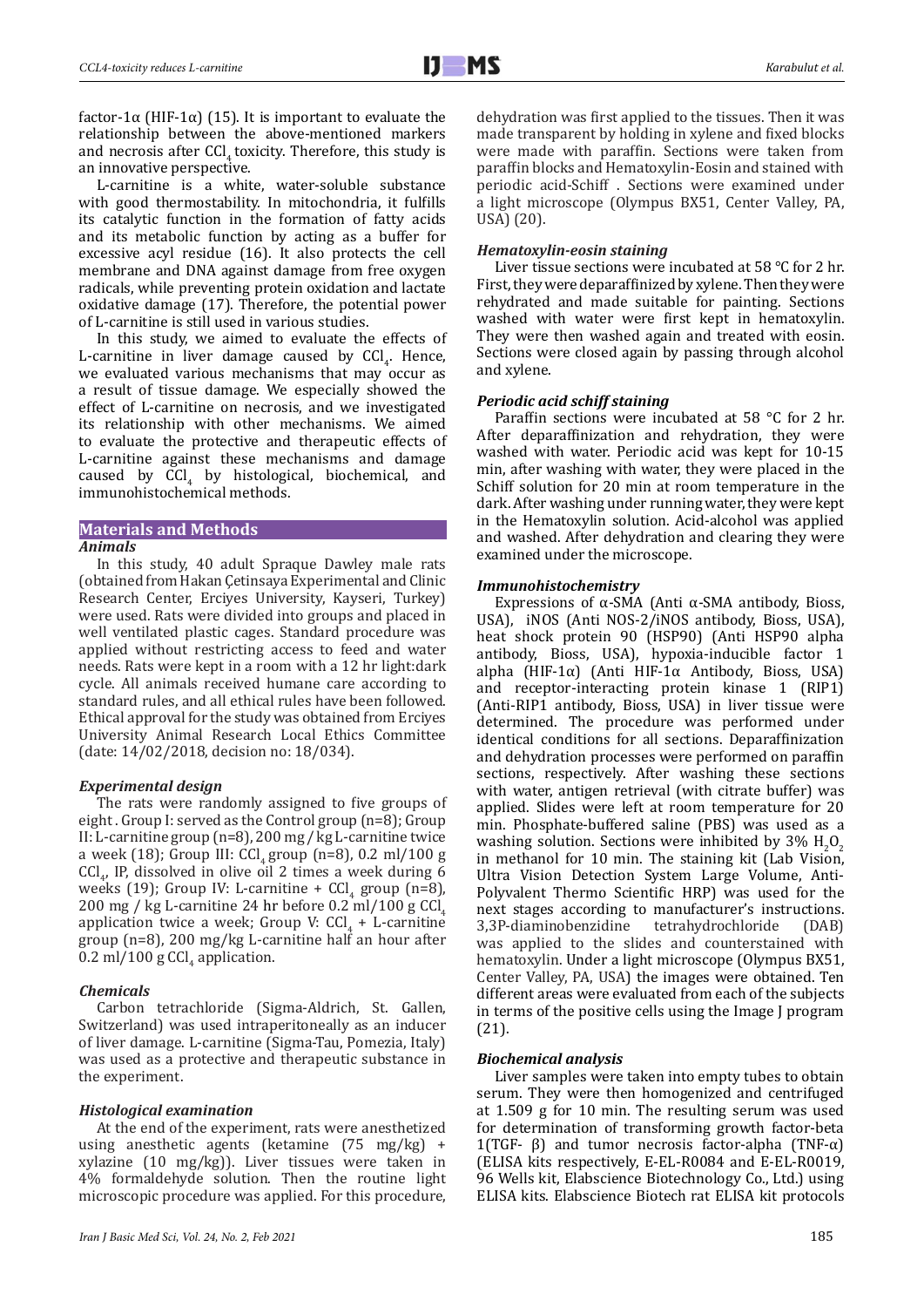

Figure 1. Liver tissues of all experimental groups. H-E staining of liver tissues (A-E). (A) Liver of group I (control group), (B) Group II (L-carnitine  $\sigma$  group), (C) Group III (CCL<sub>4</sub> group) (D) Group IV (L-carnitine + CCL<sub>4</sub> group), (E) Group V (CCL<sub>4</sub> + L-carnitine group). Sinusoidal dilation (yellow arrow), lipid droplets (black arrow), eosinophilic hepatocytes (red arrow). PAS staining of liver tissues (F-J). (F) Liver of group I (control group), (G) Group II (L-carnitine group), (H) Group III (CCL<sub>4</sub> group), (I) Group IV (L-carnitine + CCL<sub>4</sub> group), (J) Group V (CCL<sub>4</sub> + L-carnitine group). Scale bar 100 µm

H-E: Hematoxylin-Eosin; VC: Vena centralis; CCL<sub>4</sub>: Carbontetrachloride; PAS; Periodic Acid Schiff

were used. Alanine aminotransferase (ALT), aspartate aminotransferase, alkaline phosphatase (ALP), and gamma-glutamyl transferase (GGT) values of blood serum samples taken at the end of the experiment were analyzed by the service in Erciyes University Central Biochemistry Laboratory (20).

#### *Statistical analysis*

The study data were obtained using GraphPad (Prism 7.00 for Mac, GraphPad Software, La Jolla, California, USA). It was first determined whether these data were normally distributed or not. D'Agostino Pearson omnibus test was used for this purpose. In the case of the normal distribution, quantitative variables were compared using one-way analysis of variance and Tukey's *post hoc* test. Kruskal-Wallis test and Tukey's *post hoc* test were used for comparing the quantitative with the abnormal distribution. The data were expressed as the mean of normalized data±standard deviation of the mean. *P*<0.05 was considered as statistically significant.

# **Results**

# *Histological results*

Liver tissue had a normal structure in group I. Group II liver tissue structure was similar in appearance to group I. PAS staining in hepatocytes was intense in both group I and group II. In group III disorganized cells were observed extending from the vena centralis and dilation of the sinusoids. In addition, lipid droplets were observed in hepatocytes at the periphery of the classical lobule in this group. Also, numerous eosinophilic hepatocytes were observed. In Group III, a decrease in the PAS staining intensity was observed. This reduction was mostly in the periphery of the classical lobule. It was determined that there were improvements in tissue structure in liver sections belonging to groups IV and V. In both groups, the cell cords were more regular and sinusoids were more normal. There was also a decrease in the amount of lipid droplets in the classical lobule periphery. PAS staining was more intense in both group IV and group V compared with group III. H-E and PAS staining of all groups are given in Figure 1.

## *Immunohistochemistry results*

α-SMA, iNOS, HSP90, HIF-1α, and RIP1 immunoreactivities were determined in the liver tissue (Figure 2). In group III, the expressions of all proteins in liver sections increased compared with group I. α-SMA expression was significantly decreased in group IV compared with group III. Also, α-SMA expression was more intense in the classical lobule periphery. iNOS expression increased statistically in group III compared with group I. iNOS expression decreased in groups IV and V, but this decrease was not significant. HSP90 expression increased in group III compared with group



**Figure 2.** α-SMA, iNOS, HSP90, HIF-1α, and RIP1 immunoreactivity results. Values are presented as means±SD. \* *P*<0.001 compared with both Group I and Group III

α-SMA: α-Smooth muscle actin; iNOS: Inducible nitric oxide synthase; HSP90: Heat shock protein-90; HIF-1α: Hypoxia-inducible factor; RIP1: Receptor-interacting protein 1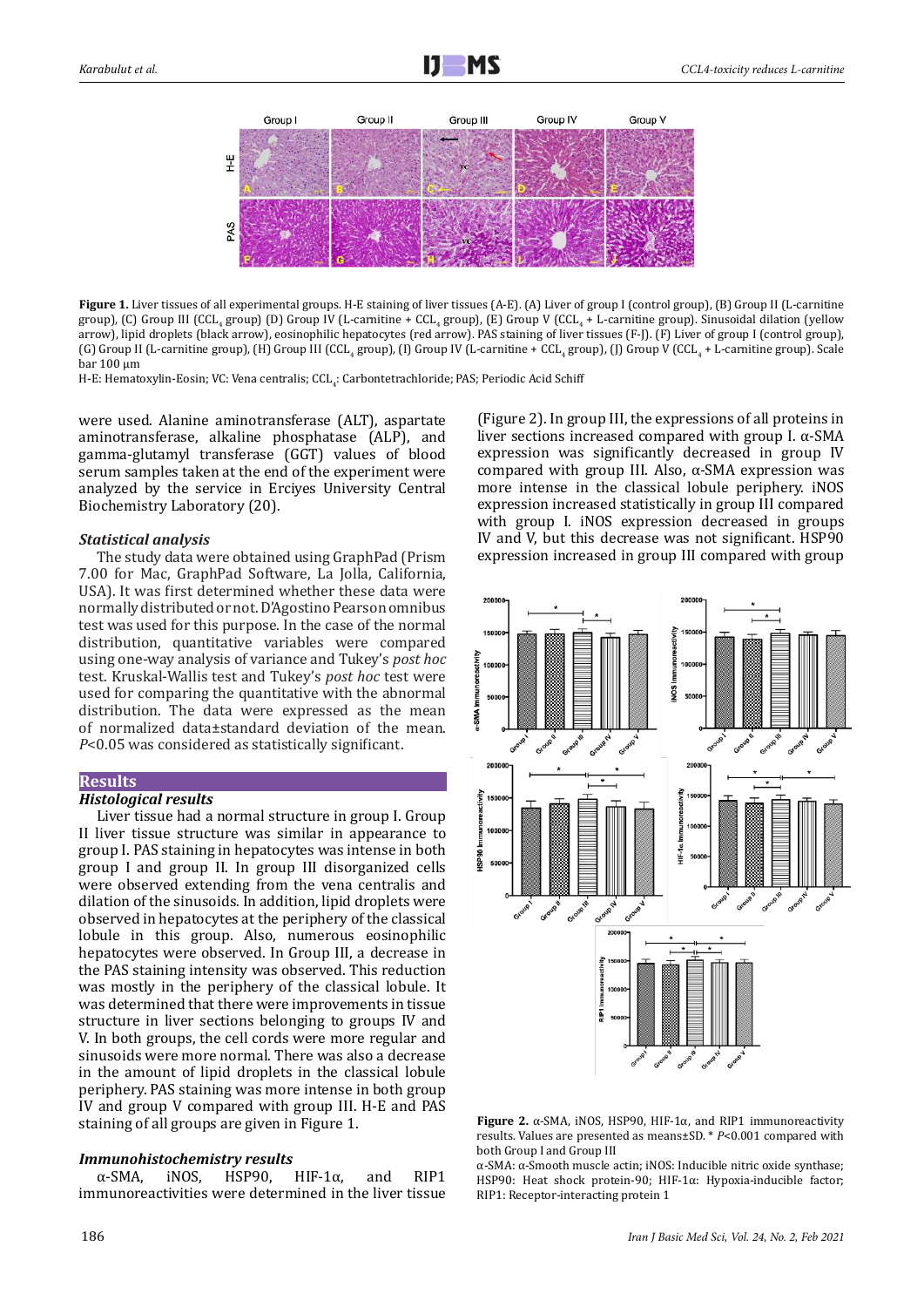

**Figure 3.** α-SMA, iNOS, HSP90, HIF-1α, and RIP1 immunohistochemical staining. The expression intensities of the proteins in the groups are indicated by arrows. Scale bar 100 µm

α-SMA: α-Smooth muscle actin; iNOS: Inducible nitric oxide synthase; HSP90: Heat shock protein-90; HIF-1α: Hypoxia-inducible factor; RIP1: Receptor-interacting protein 1

I. Its expression decreased significantly in group IV and V compared with group III. HIF-1α expression increased significantly in group III compared with both groups I and II. There was a statistically significant decrease between groups IV and V with group III. This decrease was significant in group V. RIP1 expression increased significantly in group III compared with groups I and II. This increase decreased significantly in Groups IV and V. The expression intensity pictures are given in Figure 3.

# *Biochemical results*

TNF-α and TGF-β levels in the liver were determined at the end of the experiment. TNF-α levels were significantly increased in both group III and group IV compared with group I. Group V was similar to group I TNF-α level. TGF-β levels differences were not statistically significant among all groups. AST, ALP, and GGT levels increased in group III compared with control, but this increase was not statistically significant (*P*<0.05). ALT level decreased in group III; compared with group I, this decrease was not statistically significant. AST, ALT, ALP, and GGT levels did not differ statistically in groups IV and V. Results of biochemical analysis of all groups were compared with each other, and the data obtained are shown in Table 1.

# **Discussion**

More than six months of dysfunction in the liver, which performs metabolic activities such as bile

| Groups        | Group I           | Group II            | Group III            | Group IV       | Group V          |
|---------------|-------------------|---------------------|----------------------|----------------|------------------|
| TNF- $\alpha$ | 53,01±23,46       | $53,21\pm26,05$     | $102,7 \pm 19,95$ ** | 95,92±32,53*   | 65,26±29,48      |
| $TGF-\beta$   | 25,85±16,66       | 28,54±13,56         | 31,12±13,69          | $22,73\pm7,97$ | 30,89±14,6       |
| AST           | $102,3 \pm 9,067$ | 98,57±10,22         | $110,5 \pm 12,65$    | 108,9±14,69    | $107,6 \pm 18,7$ |
| ALT           | $62,38\pm8,03$    | $60,75 \pm 5,11,71$ | $55,5 \pm 4,08$      | $61,75\pm8,95$ | $52,57\pm8,84$   |
| ALP           | 188,7±15,59       | $204,7 \pm 16,28$   | $201,3 \pm 18,48$    | 189,7±22,07    | 174,5±23,13      |
| GGT           | $1,71\pm1,49$     | $1,57\pm0.78$       | $2,00\pm2,23$        | $1,75\pm0.70$  | $2,00+1,15$      |

**Table 1.** ELISA results of TNF-α and TGF-β levels in all groups. Serum AST, ALT, ALP, and GGT levels of all groups

All groups were compared with each other. Values are given as mean±standard deviation. *P*<0.05 was considered significant \**P*<0.0288. \*\* *P*<0.0097

TNF-α: Tumor necrosis factor-alpha; TGF-β: Transforming growth factor-beta; AST: Aspartate aminotransferase; ALT: Alanine aminotransferase; ALP: Alkaline phosphatase; GGT: Gamma-glutamyl transferase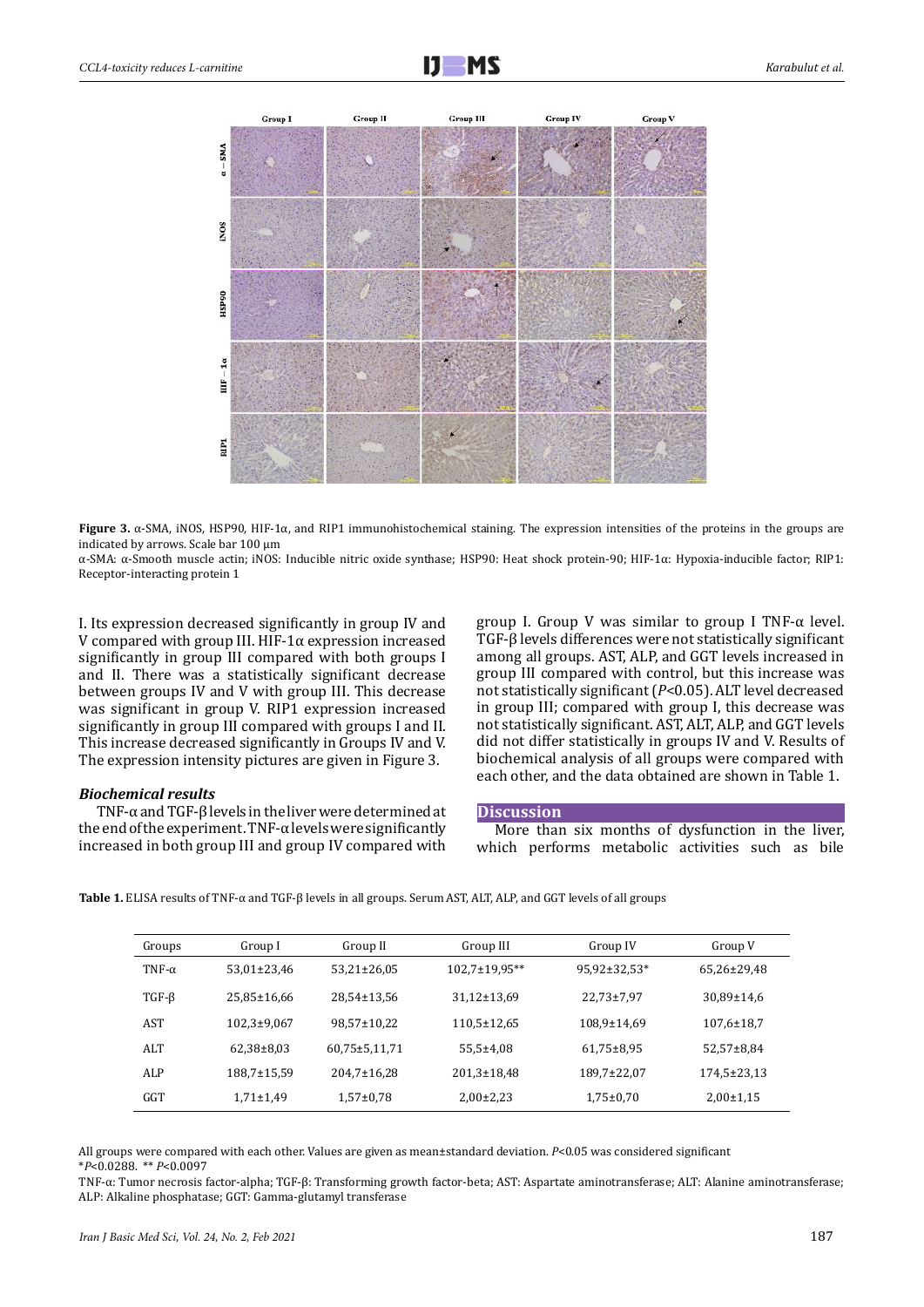excretion, detoxification of harmful products, synthesis of various proteins, causes the appearance of chronic liver diseases (22). Therefore, it is important to identify ways of diagnosis and treatment in the early period. Different mechanisms are triggered by using various proteins, markers, and enzymes in the cell during disease formation. If no precautions are taken, this primarily recyclable process usually continues irreversibly. In this study, we aimed to create a reversible damage process in the liver by using  $\text{Cl}_4$  and to investigate the effect of L-carnitine against this damage. According to our results, L-carnitine provides a significant improvement in the liver as a protective and therapeutic agent against CCl, toxicity. Hepatocytes, sinusoidal spaces, infiltration, glycogen storage disorders are observed in the liver for various toxic reasons (20, 23). L-Carnitine showed both protective and healing effects against this liver damage. These effects are realized under the influence of various mechanisms.

It has been reported that the level of TNF-α  $\arctan$  increases after non-lethal dose  $\text{Cl}_4$  administration and this increase is associated with the release of increased hepatic enzymes from hepatic damage (24). In our study, increased TNF-α was observed in group III compared with group I. Collagen up-regulation and HSCs (myofibroblasts) activation after  $\text{CCI}_4$  are known, so α-SMA is directly related to fibrosis (25). Collagen production as a result of the differentiation of myofibroblasts after the onset of fibrosis is evidence of TGF-β stimulation. Collagen production is an irreversible process and continues even if TGF-β is removed from the environment (26). In our study, a statistically significant increase in α-SMA expression compared with group I can demonstrate evidence of a fibrotic process in tissue. TGF-β increase is also parallel to this situation. We observed an increase in AST, ALP, and GGT values. These enzymes have been shown to increase as a result of the loss of endogenous antioxidant capacity and hepatocyte membrane integrity in the tissue following  $\text{CCI}_4$  application (27). In our study, the increase of enzyme and TNF- $\alpha$ , TGF-β and  $\alpha$ -SMA increases are compatible with each other. The liver damage model created with  $\text{CCL}_4$  is associated with oxidative stress and lipid peroxidation. NO serves as both a prooxidant and a free radical scavenger (28). iNOS is responsible for the overproduction of NO, this increase causes increased toxic damage to liver cells (29). We found an increase in iNOS expression in group III. Besides, HSP90 has been reported to be necessary for liver damage caused by  $\text{CCI}_4$  toxicity (30). HSP90 expression increased in group III. HSP90 is the most abundant member of HSPs required for cell development, cycle, and other biological processes (14). Expressions of both iNOS and HSP90 may have increased against  $\text{CCI}_4$  toxicity in group III. Considering the necessity of iNOS as a free radical scavenger and HSP90 against CCl<sub>4</sub>-toxicity, we think that these increase as a precaution by cells against fibrosis, which is beginning to develop. Because the development of fibrosis in the tissue is associated with inflammation and angiogenesis, and HIF-1 $\alpha$  plays an important role. There was a strong correlation between tissue angiogenesis with  $HIF-1\alpha$  expression (31). These results make us think that iNOS and HSP90 may play a restorative role in order to eliminate the

increased expression of α-SMA and HIF-1α in group III. HSP90 inhibition is known to promote apoptosis, which some studies have also shown to be associated with necroptosis (32). It is regulated by necrosis or necroptosis receptor-interacting protein 3 (RIP3). Necroptosis induces receptor-interacting protein1 (RIP1) and RIP3 expressions (14). RIP1 connects to and activates RIP3 by generating signals that cause necrotic cell death (33). When the expression of HSP90 decreases, RIP1 and TNF-α expression has also been shown to decrease (14). Our study demonstrated that RIPK1 expression was significantly elevated in group III. This result is parallel to the HSP90 increase. Therefore, when HSP90 increases, RIP1 expression may also be increased.

L-carnitine is an amino acid that is synthesized by methionine and lysine in the liver, carrying fat to mitochondria and contributing to energy production (5). It has been frequently used in liver fibrosis studies due to its synthesis in the liver and its role in the transport of fatty acids (34-36). We have shown that L-carnitine has both protective and therapeutic effects on AST, ALT, ALP, and GGT enzymes. Also, it was concluded that TGF-β and TNF-α levels were also effective in both group IV and group V compared with group III. Biochemical analysis showed decreases and increases among groups, but these were not significant in general. This may be due to the number of rats in the groups  $(n = 8)$ . In these groups compared with group III, α-SMA, iNOS, HSP90, HIF-1α, and RIP1 expressions decreased. However, statistically significant decreases in group IV were in α-SMA, HSP90, and HIF-1α expressions. Likewise, the significant statistical decreases in group V were in HSP90, HIF-1 $α$ , and RIP1 expressions. We believe that the improvements in expression density in these groups treated with L-carnitine were improved in insufficient endogenous L-carnitine levels in the presence of exogenous L-carnitine. Because these proteins are components of various mechanisms that occur under stress conditions. Therefore, due to the reduced stress in the presence of L-carnitine, improvements in the expression of these proteins may have been observed. Carnitine is found in the organism in free carnitine or acylcarnitines forms. Balanced carnitine homeostasis is provided by carnitine-dependent enzymes and plasma membrane transporters. The main function of L-carnitine is the transport of fatty acids from the cytosol into the mitochondria matrix for beta-oxidation and ATP production (37). Change in endogenous L-carnitine levels due to any toxicity in liver cells triggers liver degeneration. Disruption of fatty acid metabolism causes changes in the expression of molecules and compounds that play a role in various mechanisms in the cell. Therefore, exogenous L-carnitine against toxic agents such as  $\text{Cl}_4$  can be important in regulating cell function and maintaining carnitine homeostasis. We found that L-carnitine in group IV and V reduced increased HIF-1 $\alpha$  expression against CCl<sub>4</sub> toxicity. HIF- $1\alpha$  regulates the production of growth factors in other cell types during the liver degeneration process. For this reason, HIF-1 $α$  is activated in hypoxic hepatocytes and causes an increase in various profibrotic mediators (38). After  $\text{CG}_4$ -toxicity, L-carnitine has been reported to have a restorative effect on both histopathological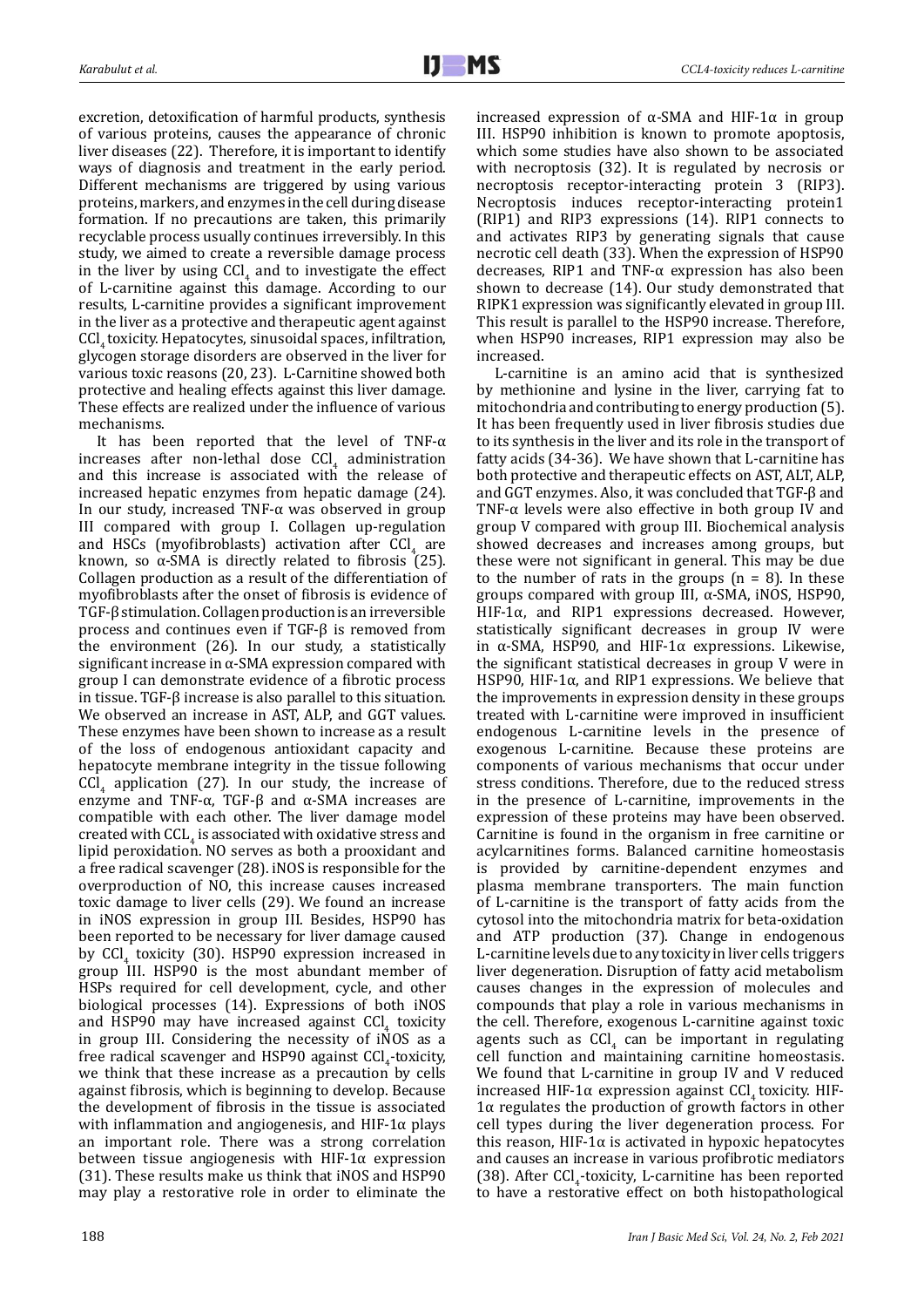and liver enzymes, as well as reduce  $\alpha$ -SMA (34). In parallel with the decrease of  $HIF-1\alpha$  expressions in group IV and V, α-SMA, HSP90, and RIP1 expressions decreased significantly. This can be shown as a marker that L-carnitine reduces the fibrogenic process that begins in the tissue. iNOS immunoreactivity decreased in groups IV and V. L-carnitine is reported to prevent oxidative stress by regulating NO production (39). Increased iNOS in group III as a free radical scavenger may have decreased the level of iNOS due to L-carnitine decreasing the fibrotic process. But this was still not statistically significant. This may be related to the L-carnitine dose.

#### **Conclusion**

As a result, an increase in the expression of various molecules was observed after CCl<sub>4</sub>-toxicity in the tissue. It is noteworthy that HSP90, which is known to induce apoptosis, stimulates necrosis due to the increase of RIP1. We think it accompanies this in HIF-1 $\alpha$ , but iNOS serves as a free radical scavenger. L-carnitine inevitably regresses by acting on the lipid accumulation and fibrotic process that started after  $\text{CCI}_4$  toxicity, thanks to its properties. As a protective and therapeutic, it corrected the tissue biochemically and histologically. The use of L-carnitine as a supplement in diseases such as enzyme deficiency and fatty liver shows that it is a product that can prevent the liver from entering the irreversible process.

# **Acknowledgment**

This work was supported by Erciyes University Scientific Research Projects Unit (project code TSA-2018-8227). The authors would like to thank all of the workers who participated in this study.

#### **Conflicts of Interest**

The authors declare that there are no conflicts of interest.

#### **References**

1. Robert S, Gicquel T, Victoni T, Valenca S, Barreto E, Bailly-Maitre B*, et al.* Involvement of matrix metalloproteinases (MMPs) and inflammasome pathway in molecular mechanisms of fibrosis. Biosci Rep 2016; 36: e00360.

2. Sonsuz A. Karaciger Sirozunun Etyolojisi ve Patogenezi. Hepato-Bilier Sistem ve Pankreas Hastalıkları Sempozyum Dizisi 2002; 28:87-91.

3. Ramadori G, Moriconi F, Malik I, Dudas J. Physiology and pathophysiology of liver inflammation, damage and repair. J Physiol Pharmacol 2008; 59 Suppl 1:107-117.

4. Roth KJ, Copple BL. Role of hypoxia-inducible factors in the development of liver fibrosis. Cell Mol Gastroenterol Hepatol 2015; 1:589-597.

5. Gao J, Qin XJ, Jiang H, Chen JF, Wang T, Zhang T*, et al.* Detecting serum and urine metabolic profile changes of  $\text{Cl}_4$ liver fibrosis in rats at 12 weeks based on gas chromatographymass spectrometry. Exp Ther Med 2017; 14:1496-1504.

6. Ali SA, Faddah L, Abdel-Baky A, Bayoumi A. Protective effect of L-carnitine and coenzyme Q10 on CCl(4)-induced liver injury in rats. Sci Pharm 2010; 78:881-896.

7. Zheng Z, Gelling RW. Attenuation of carbon tetrachlorideinduced hepatic toxicity by a dietary supplement. J Diet Suppl 2017; 14:121-131.

8. Annadurai T, Vigneshwari S, Thirukumaran R, Thomas PA, Geraldine P. Acetyl-L-carnitine prevents carbon tetrachlorideinduced oxidative stress in various tissues of Wistar rats. J Physiol Biochem 2011; 67:519-530.

9. Higashi T, Friedman SL, Hoshida Y. Hepatic stellate cells as key target in liver fibrosis. Adv Drug Deliv Rev 2017; 121:27-42.

10. Brenner DA, Kisseleva T, Scholten D, Paik YH, Iwaisako K, Inokuchi S*, et al.* Origin of myofibroblasts in liver fibrosis. Fibrogenesis Tissue Repair 2012; 5:S17.

11. Kılınç A, Oksit KKN. Biyolojik Fonksiyonları ve Toksik Etkileri. Ankara: Palme Yayıncılık 2003:1-50-59.

12. Dixit VD, Parvizi N. Nitric oxide and the control of reproduction. Anim Reprod Sci 2001; 65:1-16.

13. Wang C, Zhang Y, Guo K, Wang N, Jin H, Liu Y*, et al.* Heat shock proteins in hepatocellular carcinoma: Molecular mechanism and therapeutic potential. Int J Cancer 2016; 138:1824-1834.

14. Yu X, Mao M, Liu X, Shen T, Li T, Yu H*, et al.* A cytosolic heat shock protein 90 and co-chaperone p23 complex activates RIPK3/MLKL during necroptosis of endothelial cells in acute respiratory distress syndrome. J Mol Med (Berl) 2020; 98:569- 583.

15. Moon JO, Welch TP, Gonzalez FJ, Copple BL. Reduced liver fibrosis in hypoxia-inducible factor-1alpha-deficient mice. Am J Physiol Gastrointest Liver Physiol 2009; 296:G582-592.

16. Harmeyer J. The physiological role of L-carnitine. Lohman Information 2002; 27:15-21.

17. Zhou X, Liu F, Zhai S. Effect of L-carnitine and/or L-acetylcarnitine in nutrition treatment for male infertility: a systematic review. Asia Pac J Clin Nutr 2007; 16 Suppl 1:383-390.

18. Çekın AH, Gür G, Türkoğlu S, Aldemır D, Yilmaz U, Gürsoy M*, et al.* The protective effect of L-carnitine on hepatic ischemiareperfusion injury in rats. Turk J Gastroenterol 2013; 24:51-56. 19. Li Y, Yang H. [Effect of interferon-α on rat liver fibrosis induced by CCl(4)]. Zhong Nan Da Xue Xue Bao Yi Xue Ban 2011; 36:243-248.

20. Sayan M, Karabulut D, Özdamar S. Assessment of the protective and therapeutic effect of melatonin against thioacetamide‐induced acute liver damage. J Biochem Mol Toxicol 2020; 34:e22450.

21. Karabulut D, Sonmez MF. Effects of diabetes on nitric oxide synthase in rat uterus. Biotech Histochem 2020:1-8.

22. Sharma A, Nagalli S. Chronic liver disease. StatPearls. Treasure Island (FL): StatPearls Publishing StatPearls Publishing LLC.; 2020.

23. Movassaghi S, Sharifi ZN, Mohammadzadeh F, Soleimani M. Pentoxifylline protects the rat liver against fibrosis and apoptosis induced by acute administration of 3, 4-methylenedioxymethamphetamine (MDMA or ecstasy). Iranian journal of basic medical sciences 2013; 16:922.

24. Chamulitrat W, Blazka ME, Jordan SJ, Luster MI, Mason RP. Tumor necrosis factor-alpha and nitric oxide production in endotoxin-primed rats administered carbon tetrachloride. Life Sci 1995; 57:2273-2280.

25. Devaraj E, Roy A, Royapuram Veeraragavan G, Magesh A, Varikalam Sleeba A, Arivarasu L*, et al.* beta-Sitosterol attenuates carbon tetrachloride-induced oxidative stress and chronic liver injury in rats. Naunyn Schmiedebergs Arch Pharmacol 2020.

26. Phan SH. Biology of fibroblasts and myofibroblasts. Proc Am Thorac Soc 2008; 5:334-337.

27. Eltahir HM, Fawzy MA, Mohamed EM, Alrehany MA, Shehata AM, Abouzied MM. Antioxidant, anti-inflammatory and anti-fibrotic effects of Boswellia serrate gum resin in  $\text{CCl}_4$ induced hepatotoxicity. Exp Ther Med 2020; 19:1313-1321.

28. Moreno MG, Muriel P. Inducible nitric oxide synthase is not essential for the development of fibrosis and liver damage induced by  $\text{CGI}_4$  in mice. J Appl Toxicol 2006; 26:326-332.